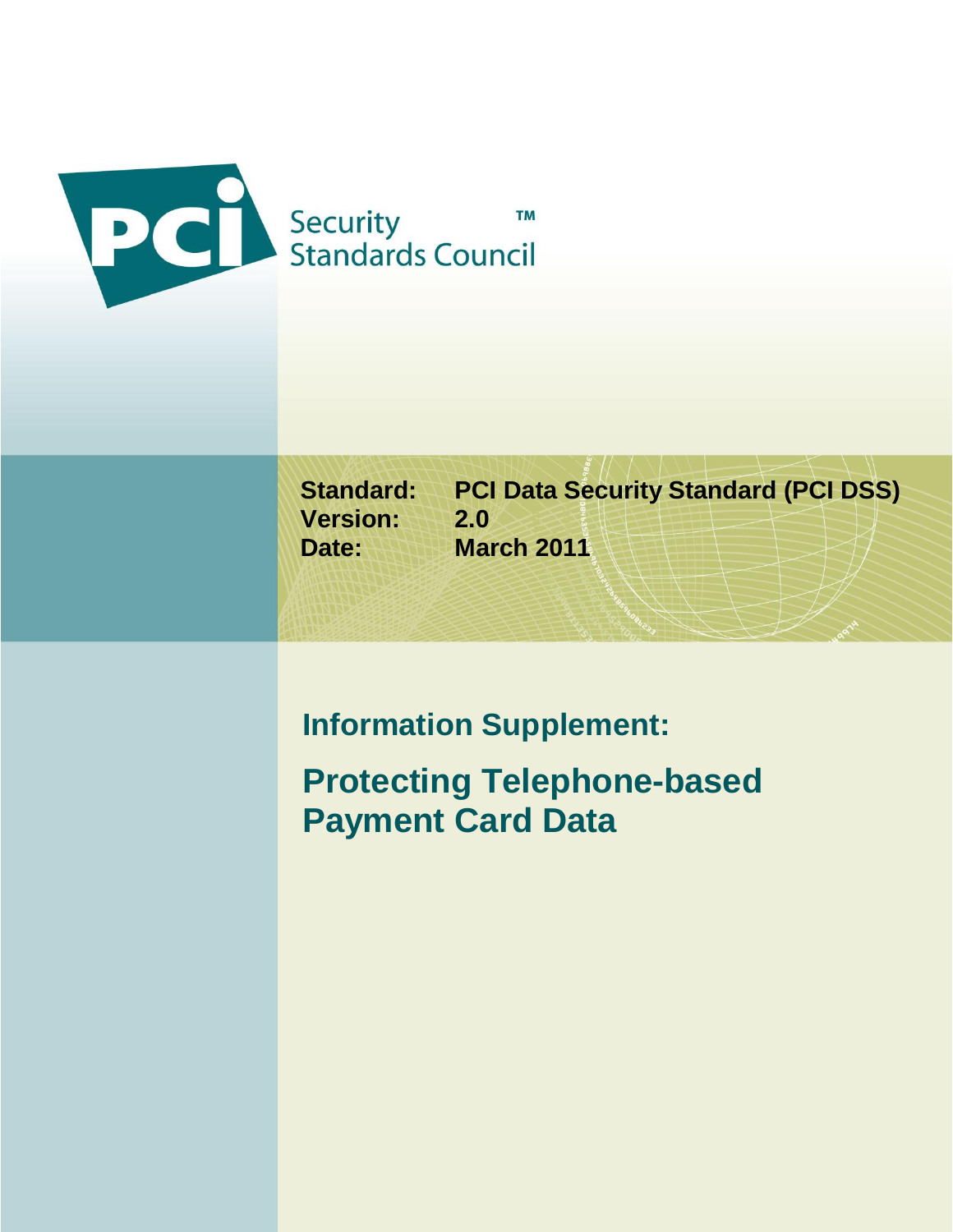

# **Table of Contents**

| <b>Executive Summary</b>                                     | 3   |
|--------------------------------------------------------------|-----|
| Clarification of the PCI DSS Guidelines for Voice Recordings | 4   |
| Recap: The PCI SSC FAQ                                       | 4   |
| <b>PCI DSS Requirements for Stored Cardholder Data</b>       | 4   |
| Decision Process for Voice Recordings                        | 6.  |
| Hints and Tips for Call Centers                              | 8   |
| About the PCI Security Standards Council                     | 12. |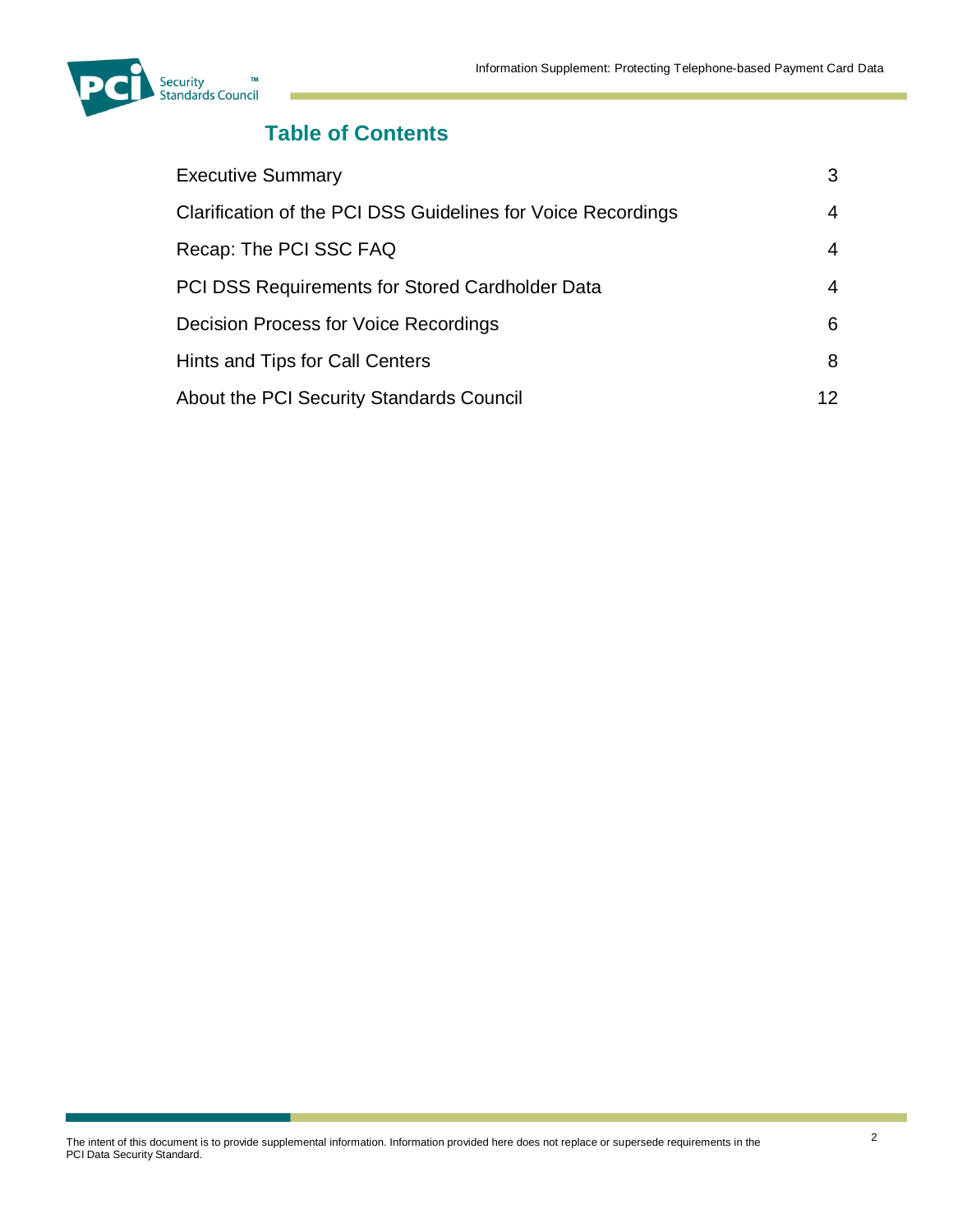<span id="page-2-0"></span>

### Executive Summary

The following information and guidance is intended to provide payment security advice for merchants and service providers who accept and/or process payment card data over the telephone. This information highlights the key areas organizations with callcenter operations need to address in order to process payment cards securely, and how best to protect their business and their customers from the risks of data compromise and fraud.

The intent of this document is to provide supplemental guidance, and the information provided here does not replace or supersede PCI DSS requirements. The PCI Security Standards Council (PCI SSC) is not responsible for enforcing compliance or determining whether a particular implementation is compliant. Merchants and service providers should work with their acquirers or payment card brands, as applicable, to understand their compliance validation and reporting responsibilities.

### **Why Telephone Card Payment Security is Important**

In face-to-face and e-commerce environments, risk-mitigating technologies have helped significantly reduce fraud rates, resulting in a shift of card fraud towards the Mail Order / Telephone Order (MOTO) space.

Additionally, a number of regulatory bodies are requiring some companies to record and store telephone conversations in a range of situations. The Payment Card Industry Data Security Standard (PCI DSS), however, stipulates that the three-digit or four-digit card verification code or value printed on the card (CVV2, CVC2, CID, or CAV2) cannot be retained after authorization, and full primary account numbers (PANs) cannot be kept without further protection measures.

As such, there is a risk that organizations taking customer payment card details over the telephone may be recording the full cardholder details to comply with various regulatory bodies, thereby causing them to be in contravention of PCI DSS requirements and potentially exposing cardholder data to unnecessary risk.

*Note that PCI DSS does not supersede local or regional laws, government regulations, or other legislative requirements.*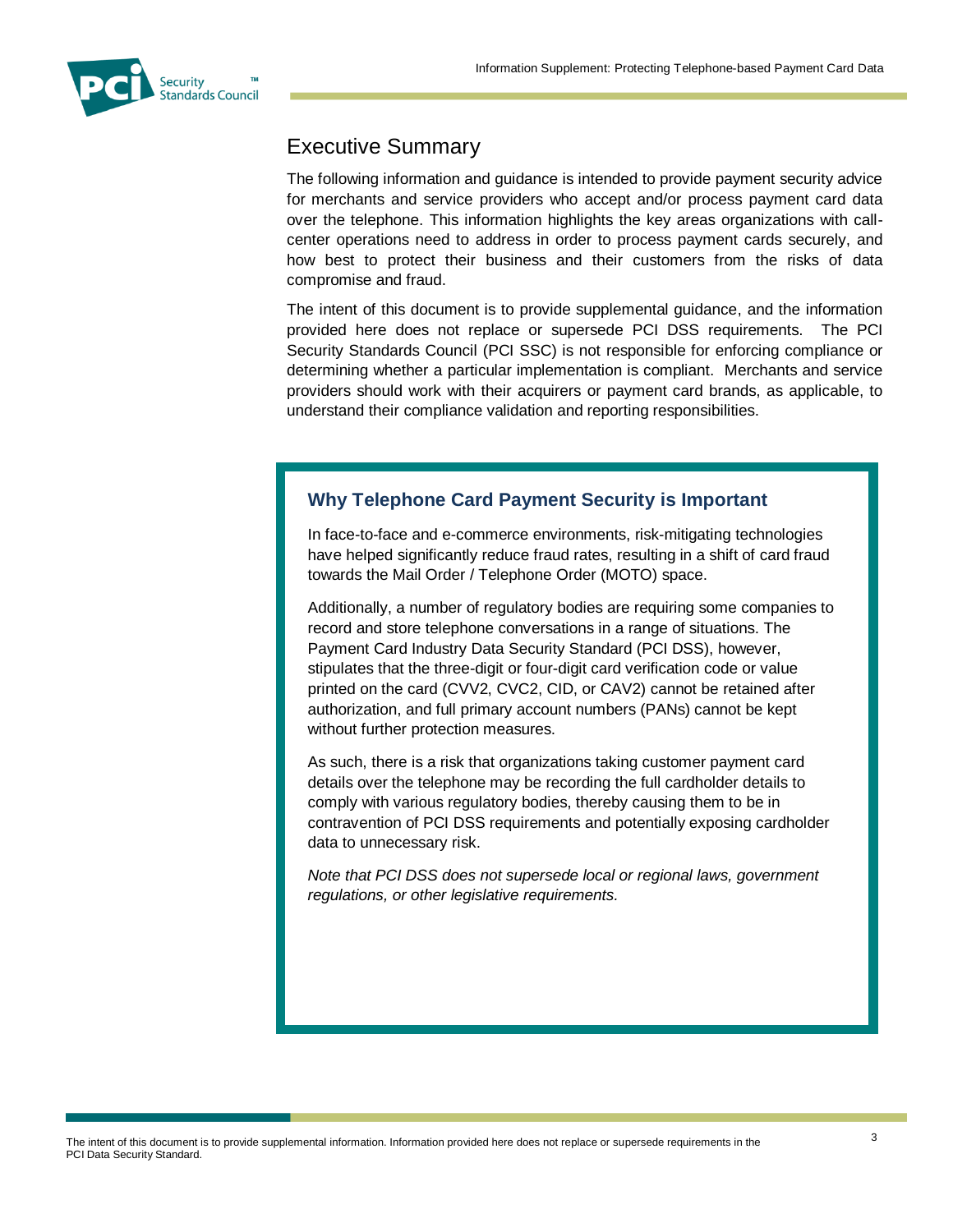<span id="page-3-0"></span>

### Clarification of the PCI DSS Guidelines for Voice Recordings

The impact of PCI DSS has been far-reaching, and its goal to minimize payment card data loss (malicious or otherwise) from merchant and service provider environments is becoming a reality.

For all merchants and service providers, this requires appropriate measures to protect any systems that store, process and/or transmit cardholder data. This impacts callrecording management and storage, and control of the agent/caller interface within the physical call-center space. The PCI SSC produced this Information Supplement to clarify the PCI DSS requirements on voice recordings, to provide some best practices, and to promote consistency among merchants, service providers and the assessor community.

### <span id="page-3-1"></span>Recap: The PCI SSC FAQ

#### **PCI SSC FAQ 5362 – Are audio/voice recordings containing cardholder data and/or sensitive authentication data included in the scope of PCI DSS?**

This response is intended to provide clarification for call centers that record cardholder data in audio recordings, and applies only to the storage of card validation codes and values (referred to as CAV2, CVC2, CVV2 or CID codes by the payment brands).

It is a violation of PCI DSS Requirement 3.2 to store any sensitive authentication data, including card validation codes and values, after authorization even if encrypted.

It is therefore prohibited to use any form of digital audio recording (using formats such as WAV, MP3, etc.) for storing CAV2, CVC2, CVV2 or CID codes after authorization if that data can be queried; recognizing that multiple tools exist that potentially could query a variety of digital recordings.

Where technology exists to prevent recording of these data elements, such technology should be enabled.

If these recordings cannot be data-mined, storage of CAV2, CVC2, CVV2 or CID codes after authorization may be permissible as long as appropriate validation has been performed. This includes the physical and logical protections defined in PCI DSS that must still be applied to these call-recording formats.

This requirement does not supersede local or regional laws that may govern the retention of audio recordings.

### <span id="page-3-2"></span>PCI DSS Requirements for Stored Cardholder Data

In general, no cardholder data should ever be stored unless it is necessary to meet the needs of the business. Sensitive data on the chip or magnetic stripe must never be stored after authorization. If an organization stores the primary account number (PAN), it is crucial to render it unreadable (see PCI DSS Requirement 3.4). Organizations also must comply with Requirements 3.1 through 3.6 of the PCI DSS with respect to protection of stored data.

It is important to understand the various elements that are classified as cardholder data, and especially what constitutes sensitive authentication data.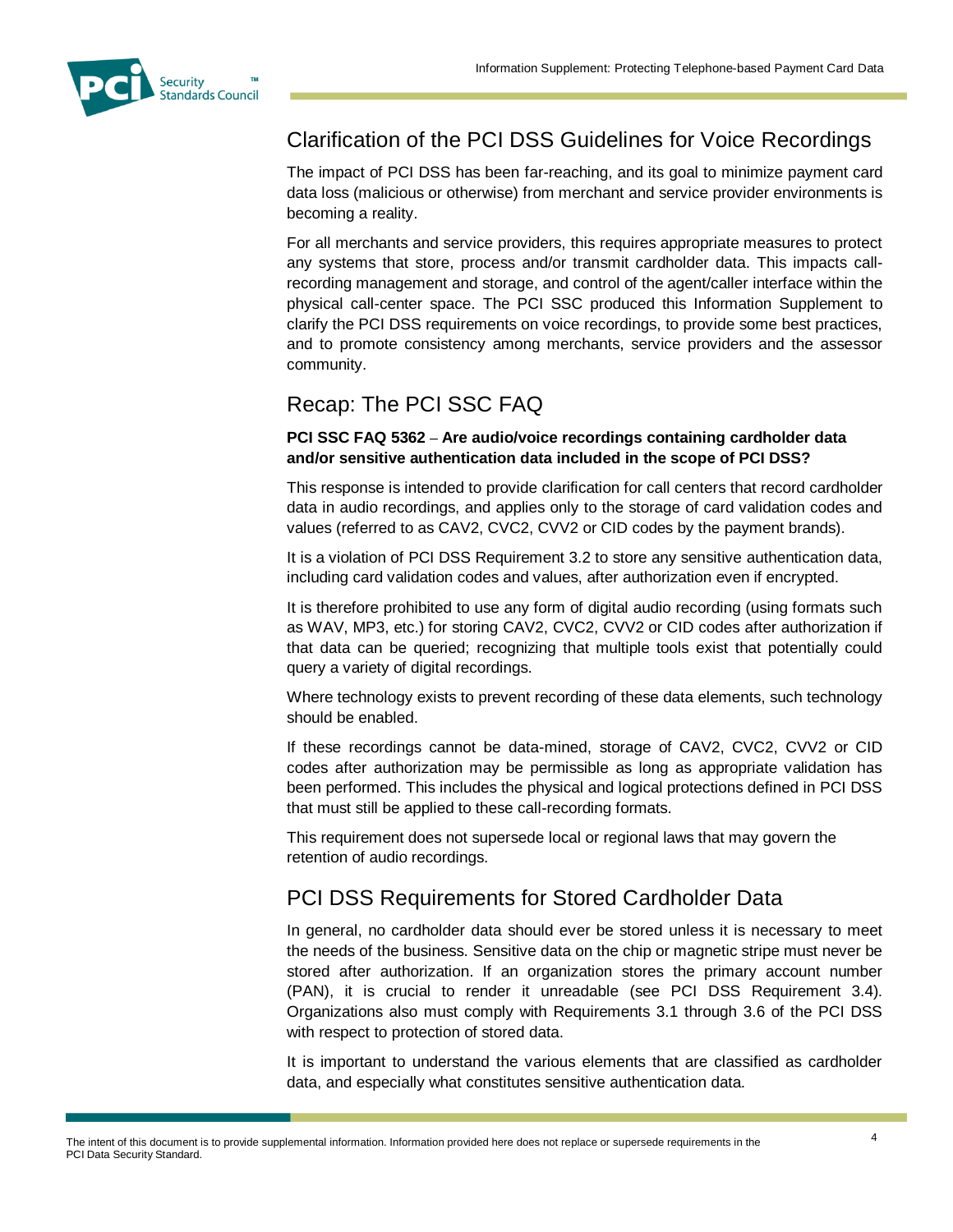

The following table gives a summary of the PCI DSS guidelines for cardholder data elements:

|                     |                                                          | Data Element                                     | <b>Storage</b><br><b>Permitted</b> | <b>Render Stored Account</b><br>Data Unreadable per<br><b>Requirement 3.4</b> |
|---------------------|----------------------------------------------------------|--------------------------------------------------|------------------------------------|-------------------------------------------------------------------------------|
| <b>Account Data</b> | Cardholder<br>Data                                       | <b>Primary Account</b><br>Number (PAN)           | Yes                                | Yes                                                                           |
|                     |                                                          | Cardholder Name                                  | Yes                                | N <sub>o</sub>                                                                |
|                     |                                                          | Service Code                                     | Yes                                | N <sub>o</sub>                                                                |
|                     |                                                          | <b>Expiration Date</b>                           | Yes                                | N <sub>o</sub>                                                                |
|                     | <b>Sensitive</b><br><b>Authentication</b><br><b>Data</b> | <b>Full Magnetic Stripe</b><br>Data <sup>†</sup> | N <sub>o</sub>                     | Cannot store per<br>Requirement 3.2                                           |
|                     |                                                          | CAV2/CVC2/CVV2/<br>CID                           | N <sub>o</sub>                     | Cannot store per<br>Requirement 3.2                                           |
|                     |                                                          | <b>PIN/PIN Block</b>                             | No                                 | Cannot store per<br>Requirement 3.2                                           |

**What this means:** Essentially, sensitive authentication data must not be retained after authorization (Requirement 3.2); and for telephone operations, "sensitive authentication data" means the CAV2/CVC2/CVV2/CID and/or PIN values that may be taken during a telephone call.

### **Where to Start**

The following page shows the process a merchant should follow when assessing the risk for their call center operations and aims to further clarify the FAQ above.

 $\overline{a}$ 

<sup>\*</sup> *Sensitive authentication data must not be stored after authorization (even if encrypted).*

<sup>†</sup> *Full track data from the magnetic stripe, equivalent data on the chip, or elsewhere.*

The intent of this document is to provide supplemental information. Information provided here does not replace or supersede requirements in the PCI Data Security Standard.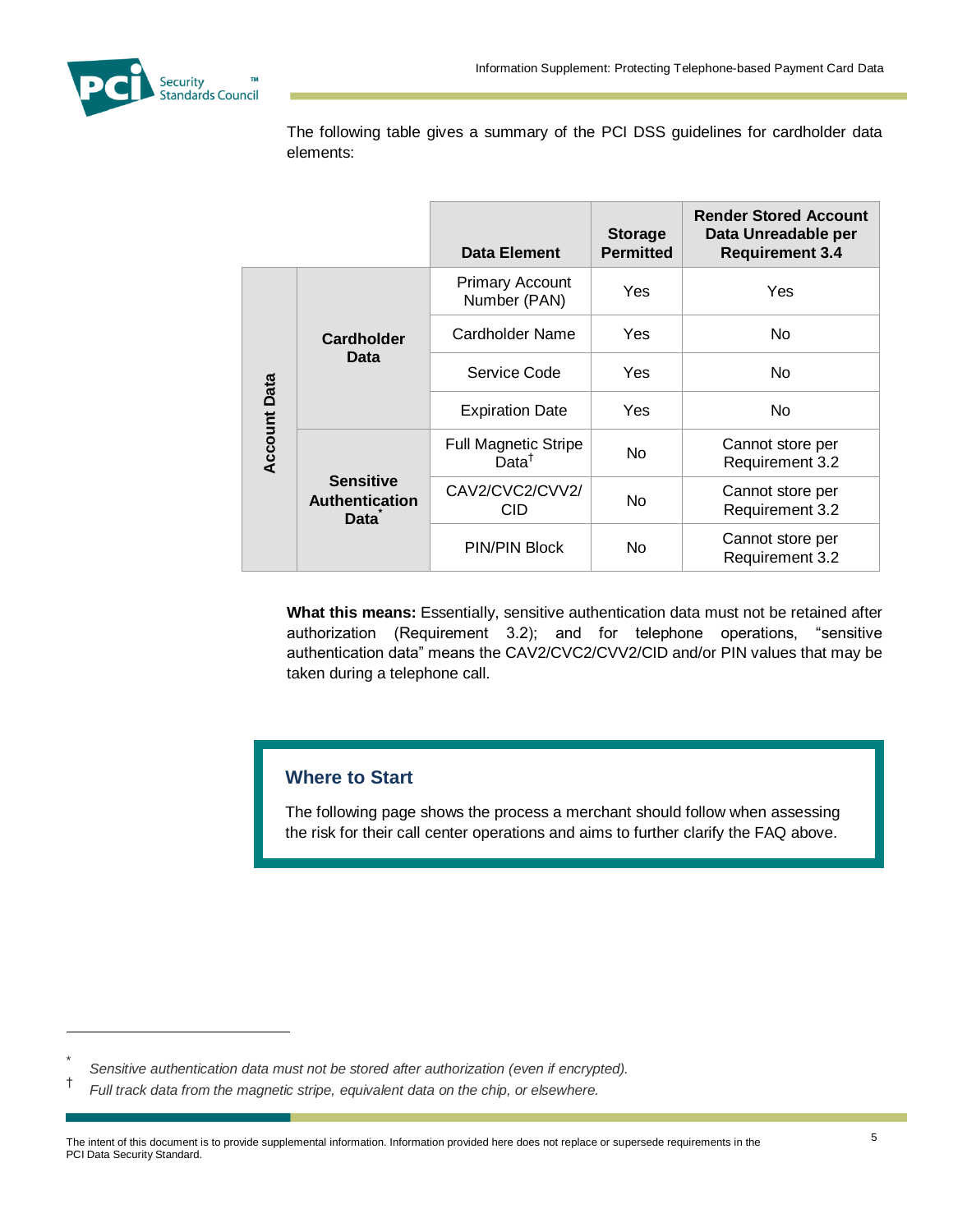

### Decision Process for Voice Recordings

<span id="page-5-0"></span>

The intent of this document is to provide supplemental information. Information provided here does not replace or supersede requirements in the PCI Data Security Standard.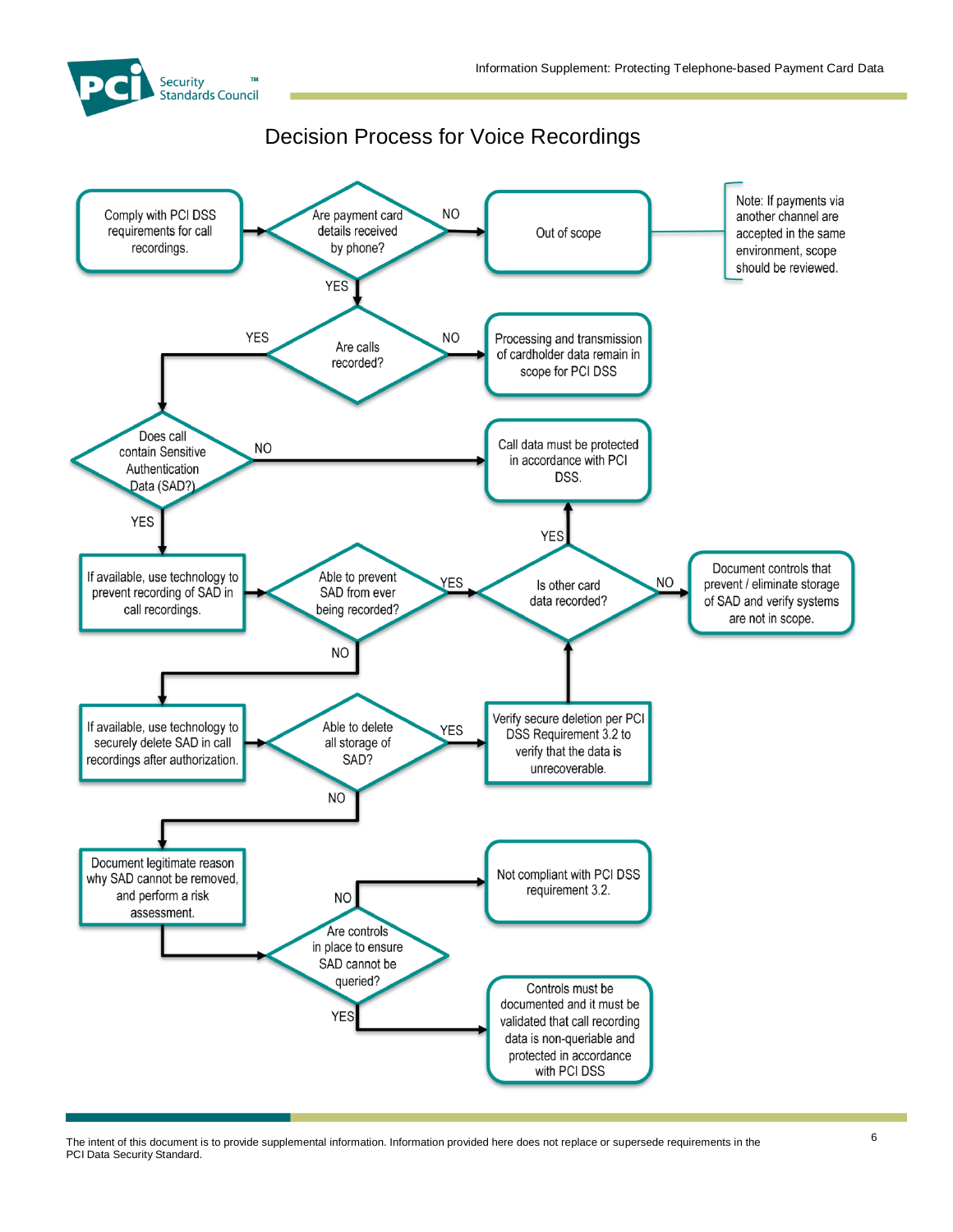

### **\* Flowchart Notes: Are controls in place to ensure Sensitive Authentication Data cannot be queried?**

Sensitive Authentication Data must be secured in a manner consistent with PCI DSS and must not be able to be queried. Data that is queriable may be retrieved through use of a search tool or by issuing a system instruction/task or a set of instructions/tasks. Examples of instructions/tasks that could result in data being retrieved include but are not limited to –

- Defined searches based on character sets or data format
- Database query functions
- Decryption mechanisms
- Sniffer tools
- Data mining functions
- Data analysis tools
- Built-in utilities for sorting, collating or retrieving data

*Note: Encrypting sensitive authentication data is not by itself sufficient to render the data non-queriable.*

For data to be considered "non-queriable" it must not be feasible for general users of the system or malicious users that gain access to the system to retrieve or access the data. Access to the types of functions listed above must be extremely limited, explicitly authorized, documented, and actively monitored. Additionally, controls must be in place to prevent unauthorized access to these functions.

Other methods that may help to render SAD non-queriable include but are not limited to:

- a. Removing call recordings from the call recording solution
- b. Taking the call recordings offline
- c. Vaulting the call recordings
- d. Enforcing dual access controls to the vaulted call recordings
- e. Allowing only single call recordings to be retrieved from vaults

Before considering this option, every possible effort must first be made to eliminate sensitive authentication data. There must be a documented, legitimate reason why sensitive authentication data cannot be eliminated (for example, a legislative or regulatory obligation), and a comprehensive risk assessment performed at least annually. The detailed justification and risk assessment results must be made available to the acquiring bank and/or payment card brand as applicable.

This option is a last resort only, and the desired outcome is always the elimination of all sensitive authentication data after authorization. If technologies are available to fulfil PCI DSS requirements without contravening government laws and regulations, these technologies should be used.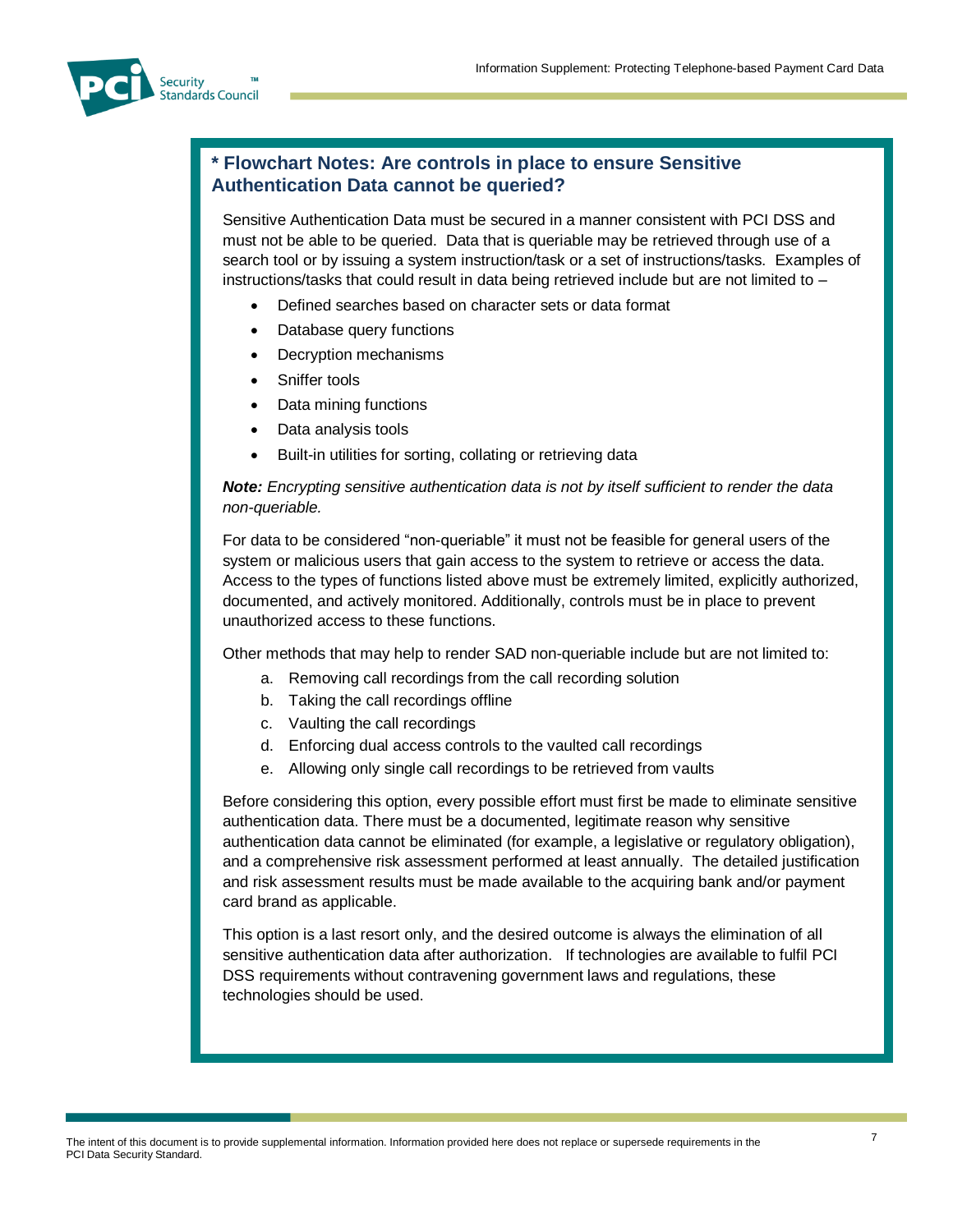<span id="page-7-0"></span>

# Hints and Tips for Call Centers

#### **Call centers will need to ensure that an appropriate retention policy is implemented and maintained.**

This is part of PCI DSS Requirements 3.1 and 3.2 and includes:

- Ensuring that payment card data is stored only when absolutely necessary, and that a disposal procedure is in place.
- Limiting the amount of time that card information is kept on the quality assurance (QA)/recording server and customer relationship management (CRM) solution databases (both voice and screen recordings); it may be necessary for corporate governance, legal and QA departments to work out a compromise between what is needed to adhere to the PCI DSS and regulatory compliance requirements. However, note that PCI DSS does not supersede local or regional laws, government regulations, or other legislative requirements.
- Never allowing for the card validation code (referred to as CAV2, CVC2, CVV2, or CID) to be stored in a digital audio or video format (e.g., WAV, MP3, MPG, etc.). If the QA/recording solution cannot block the audio or video from being stored, the code must be deleted from the recording after it is stored. If a call-center manager feels that there may be difficulty with achieving this, they must discuss this with their acquiring bank.

#### **Call centers will need to ensure that the PAN is masked when displayed (no more than the first six and last four digits should be displayed).**

This is part of PCI DSS Requirement 3.3 and includes:

- Allowing access to the full PAN only on a need-to-know basis.
- Segmenting call-center operations so that the minimum required number of agents have access to payment card data; for example, payment card information can be entered by a sales agent, but a customer service representative may have access only to the masked PAN.
- Considering solutions where the agent does not have to enter card information into the system.
- If the above is not possible, requiring agents to enter payment card information as it is given to them and then mask the information once they verify its accuracy. This may mean sourcing agent desktop applications that can mask card information once it has been entered and verified.

#### **Call centers will need to ensure that PAN data is rendered unreadable (for example, encrypted using strong cryptography) when stored.**

This is part of PCI DSS Requirement 3.4 and includes ensuring PANs stored within the QA/recording and CRM solutions are encrypted using strong cryptography, or are otherwise rendered unreadable.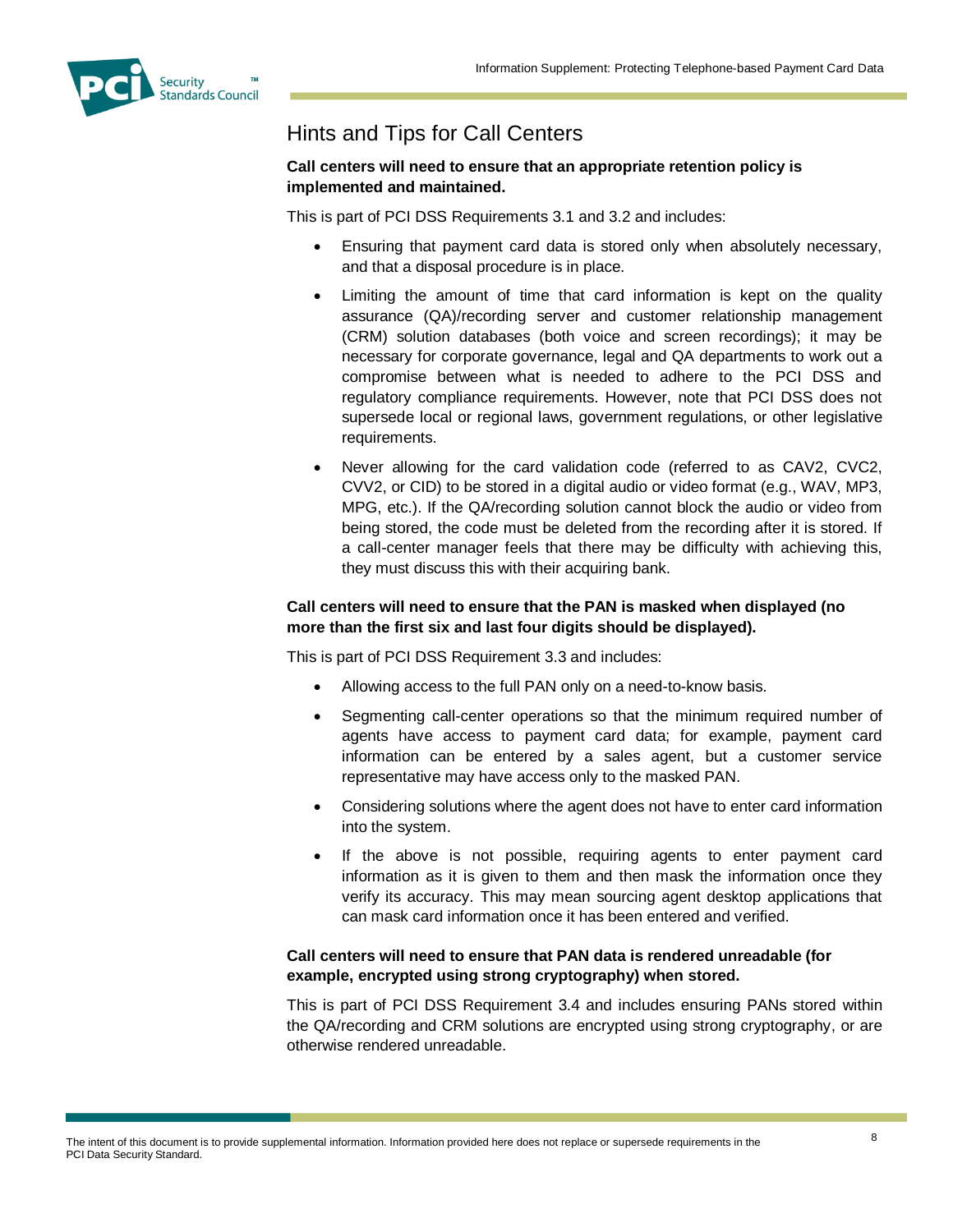

#### **Call centers will need to ensure that transmission of cardholder data across public networks is encrypted.**

This is part of PCI DSS Requirement 4 and includes:

- Using strong encryption protocols such as Secure Socket Layer and Transport Layer Security (SSL/TLS), Secure Shell (SSH), or Internet Protocol Security (IPsec) to secure transmission of any cardholder data over public networks, including:
	- Both wired and wireless networks used by at-home/remote agents and supervisors. For example, via a Virtual Private Network (VPN) with SSL/TLS. Please note that Wired Equivalent Privacy (WEP) protocol is no longer permissible as a security control for wireless networks.
	- Any public network segments used to carry or send screen or voice recordings.
	- Voice or data streams over Voice over IP (VoIP) telephone systems, whenever sent over an open or public network. Note that only those consumer or enterprise VoIP systems that provide strong cryptography should be used.
- Requiring agents to use analog telephone lines when a VoIP telephone system does not provide strong cryptography,
- Ensuring that payment card information is never sent over an unencrypted, end-user messaging medium such as chat, SMS (Simple Messaging System)/text or e-mail, or other non-encrypted communication channels.
- As a *best practice*, ensuring that stored recordings are not played back over a speakerphone if payment card information is included.

#### **Call centers will need to ensure that proper user authentication is implemented for staff, agents, and administrators.**

This is part of PCI DSS Requirements 7 and 8 and includes:

- Restricting access to QA/recording and CRM data containing payment card data based on the user's log-in account and corporate role; for example, providing screen recording play-back interfaces where the payment card information is displayed only to managers and compliance officers during legal discovery, and having it blacked out (masked) for all other supervisors and QA specialists
- Segmenting call-center operations so that the minimum required number of agents have access to payment card data; for example, payment card information can be entered by a sales agent, but a customer service representative may have access only to the masked PAN.
- Ensuring at-home/remote agents and supervisors use a two-factor authentication process.
- Ensuring that agents and supervisors do not share user IDs and passwords.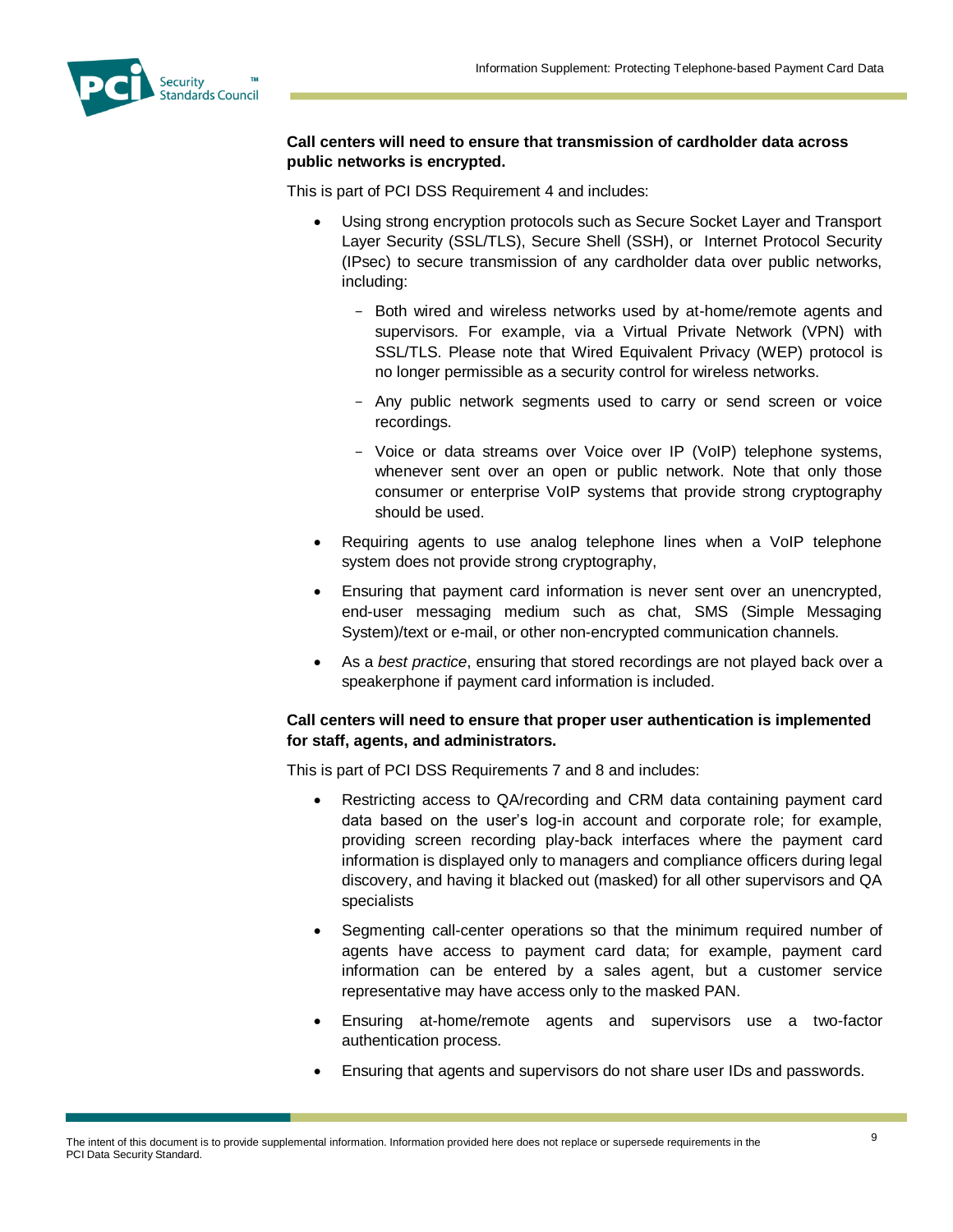

#### **Call centers will need to ensure that they adhere to an information security policy.**

This includes:

- Developing daily operational security procedures that are consistent with all PCI DSS requirements and clearly defining the responsibilities of all personnel.
- Developing usage policies for critical technologies to define proper use of these technologies for all personnel.
- Assigning an individual or team specific security responsibilities.
- Implementing a formal security awareness program so that all personnel are conscious of the importance of payment card security, and to make sure that all personnel are properly trained and knowledgeable about all security policies and procedures.
- Annually reviewing all security policies and procedures with all in-house and at-home/remote agents. As a *best practice*, require agents to acknowledge the security requirements as part of their daily sign-in process
- Screening of potential employees prior to hiring. In addition, as a *best practice*, monitoring of both at-home/remote agents and in-house agents. These practices help minimize the risk of attacks from internal sources. In any instance, call-center managers should ensure that controls are implemented to monitor policy compliance for on-site, remote and at-home users.
- Ensuring that at-home/remote agents are prohibited from unauthorized copying, moving, and storing of cardholder data onto local hard drives and removable electronic media when accessing cardholder data via remoteaccess technologies.

#### **Call centers will need to ensure that any media used to record the information must be clearly labeled, inventoried and rendered unreadable following PCI DSS requirements.**

- Pay particular attention to sensitive authentication data: **Storage is not permitted.**
- Physical and logical access to the media as well as logical access to the product used to record the calls should be restricted.
- All interaction with the recordings should be logged.
- Storage and backup/archiving of the recording solution must not become a backdoor to the solution.
- A destruction policy should be put in place such that recordings are not kept any longer than necessary.
- It is advisable to find a call-recording product allowing you to track logical and physical access to media containing data. It should also provide encryption features, strong authentication and detailed reporting and logging.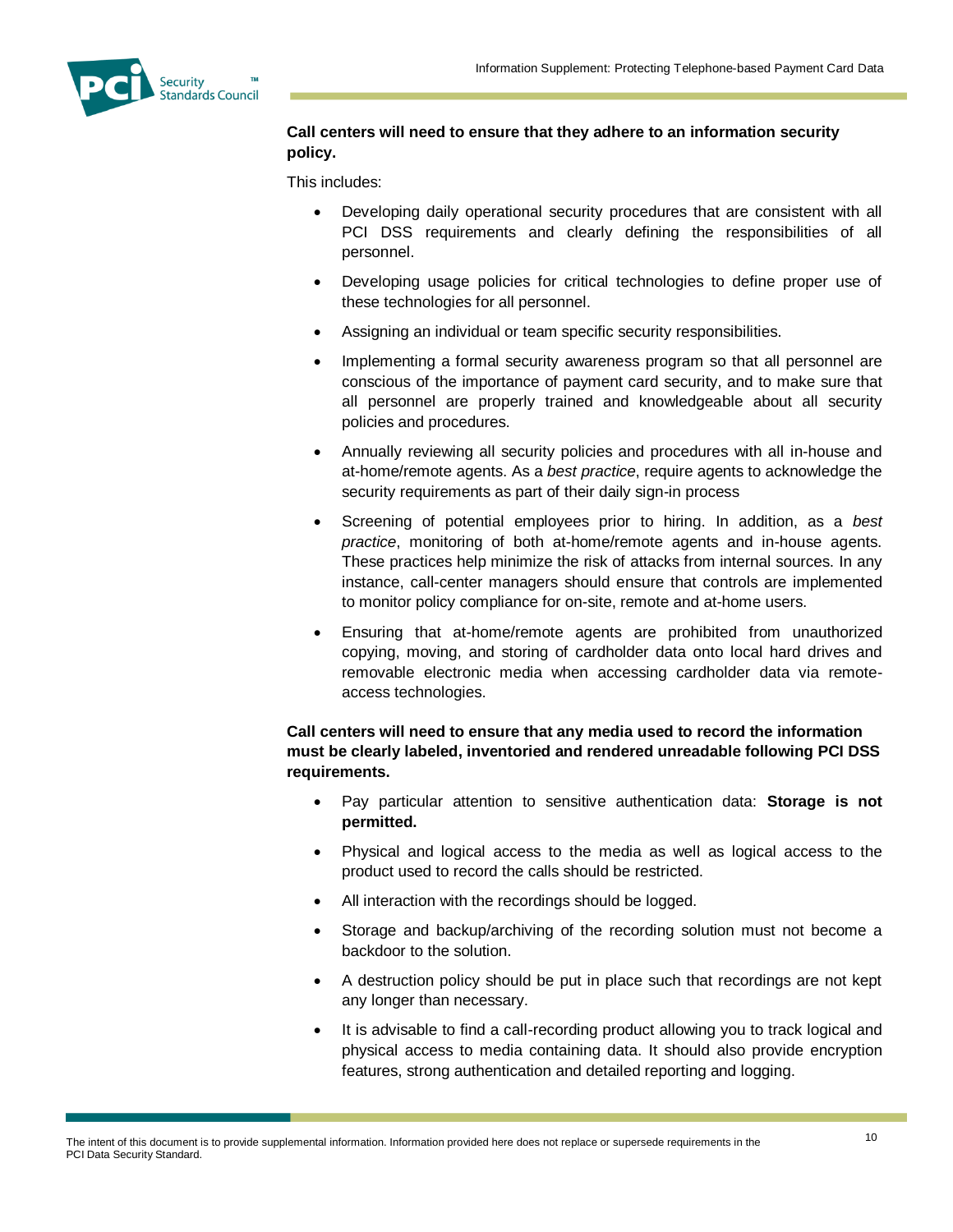

#### **Finally, call centers will need to ensure that all PCI DSS requirements are implemented.**

This includes:

- Strong authentication controls for all personnel with access to call recordings.
- Ensuring there are no direct connections between systems storing audio recordings and the Internet.
- Ensuring that systems are maintained to secure configuration standards and are regularly tested for vulnerabilities.
- Ensuring that at-home/remote agent and supervisor PCs have personal firewalls installed and operational.
- Ensure that at-home/remote agents and supervisor PCs have the latest version of the corporate virus protection software and definition files
- Ensure that at-home/remote agent and supervisor PCs have the latest approved security patches installed.
- Requiring agents and supervisors to use only company-approved systems.

### **What to Ask Your Call-Center Provider**

**How does the call-center system help my company comply with the PCI DSS requirements, and how does it automatically remove sensitive credit card information from recorded calls?**

*If you take credit card details over the phone, ask your supplier to prove that they are "PCI DSS compliant" and to explain how they remove sensitive authentication data from their recordings, automatically (with no manual intervention by your staff).*

#### **How will the call-center system comply with any future changes in legal regulations or codes of practice?**

*It is important that any call-recording system purchased now can adapt to future changes in the law, regulations and industry best practices. Organizations need to ensure that their recording system is as future-proof as it can be. Suppliers must be able to prove that regardless of any constraints or changes the government or other regulatory body may require for call recording solutions, their system is flexible enough to adapt.*